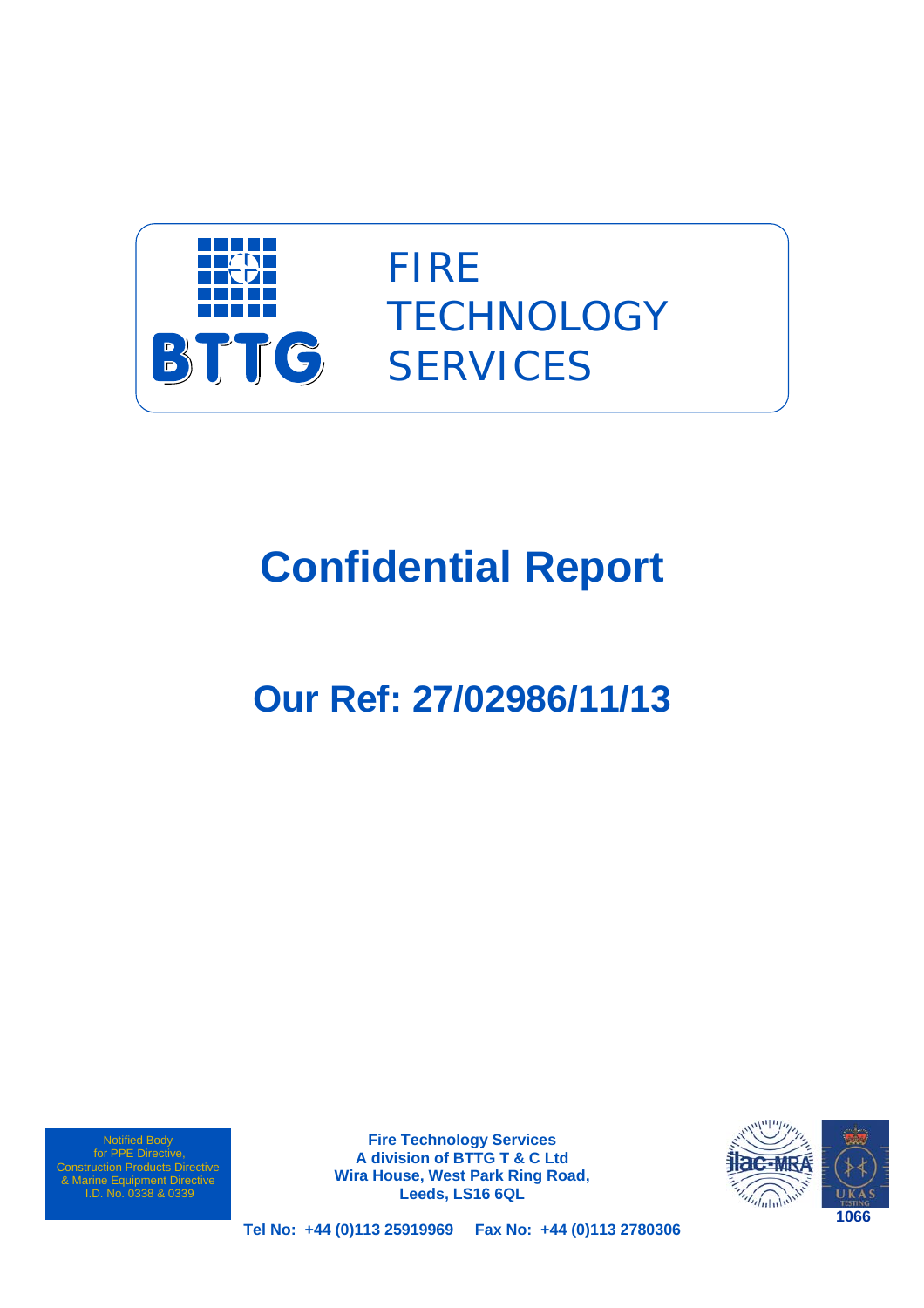

> Tel: +44 (0)113 259 1999 Fax: +44 (0)113 278 0306 Web:http://www.bttg.co.uk Email:CSLeeds@bttg.co.uk

| 12 December 2013                     |                                                                                                                              |
|--------------------------------------|------------------------------------------------------------------------------------------------------------------------------|
| Our Ref: 27/02986/11/13<br>Your Ref: | Page 1 of 5                                                                                                                  |
| Client:                              | Mermet S.A.S.<br>58 Chemin du Mont Maurin<br>38630 Veyrings - Thuelin<br>France                                              |
| Job Title:                           | Fire Test on One Sample of Material                                                                                          |
| <b>Clients Order Ref:</b>            | --                                                                                                                           |
| Date of Receipt:                     | 22 November 2013                                                                                                             |
| Description of Sample:               | One sample of material, referenced: Screen Nature (SN) white<br><b>B119 &amp; charcoal 440.</b>                              |
| Work Requested:                      | Fire Technology Services were requested to carry out a fire test on<br>the sample supplied to BS 476 Par 6 & 7 (loose laid). |

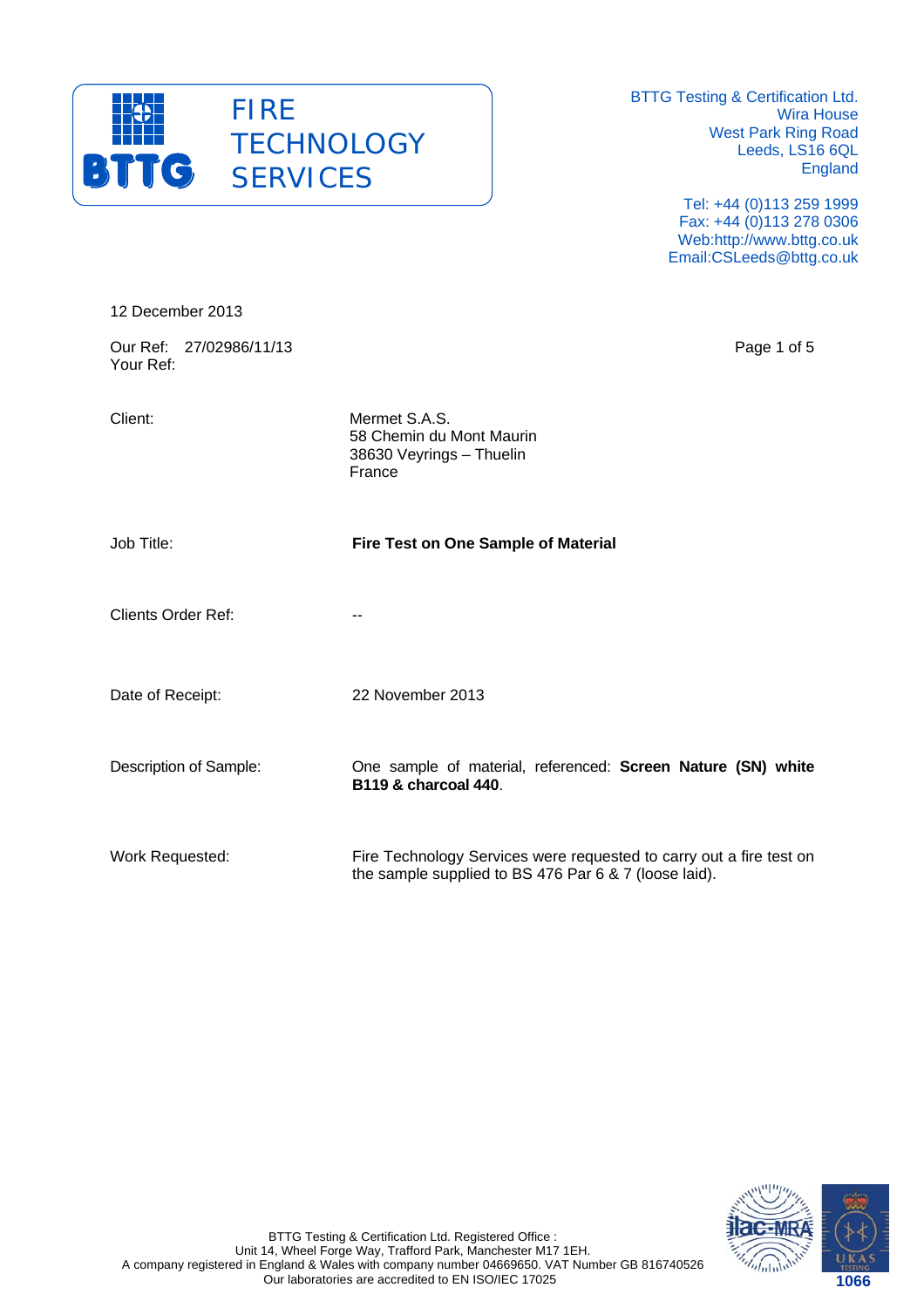

> Tel: +44 (0)113 259 1999 Fax: +44 (0)113 278 0306 Web:http://www.bttg.co.uk Email:CSLeeds@bttg.co.uk

12 December 2013 **Page 2 of 5** Page 2 of 5

Our Ref: 27/02986/11/13 Your Ref:

## **Mermet S.A.S.**

**FIRE TESTS ACCORDING TO BS 476:PART 7:1987 (AS AMENDED) (Method for classification of the surface spread of flame of products)** 

#### **Date of Test: 09/12/13**

## **Conditioning**

The sample was conditioned to constant mass at a temperature of 23±2°C and a relative humidity of 50±10% and maintained in this condition until required for testing

## **Procedure**

The test was carried out in accordance with BS 476:Part 7: 1987. The sponsor sampled the material and the specimens were cut from the sample to the dimensions set out in the standard by the sponsor. The specimens were tested stapled onto 12mm calcium silicate board

The following were recorded:-

- a) the time at which the flame front crosses each vertical reference line;
- b) the maximum extent of flame spread during the first 1.5 min from the start of the test;
- c) the maximum extent of flame spread during the whole test i.e. 10 min or less (if applicable)
- d) the time (and distance) at which maximum flame spread is reached.

The flame spread at 1.5min and the final flame spread results were compared with the standard class limits and a classification was assigned.

#### **Requirements**

The class limits for flamespread, detailed in BS 476:Part 7: are set out below.

|         | Flame spread at 1.5 min (mm) | Final flame spread (mm) |  |  |  |
|---------|------------------------------|-------------------------|--|--|--|
| Class 1 | $165 (+25)$                  | $165 (+25)$             |  |  |  |
| Class 2 | $215 (+25)$                  | $455 (+45)$             |  |  |  |
| Class 3 | $265 (+25)$                  | $710 (+75)$             |  |  |  |
| Class 4 | Exceeding Class 3 limits.    |                         |  |  |  |

A definitive classification is based on a sample of six specimens and the figure in brackets gives the tolerance by which only one specimen in six may exceed the class limit assigned.

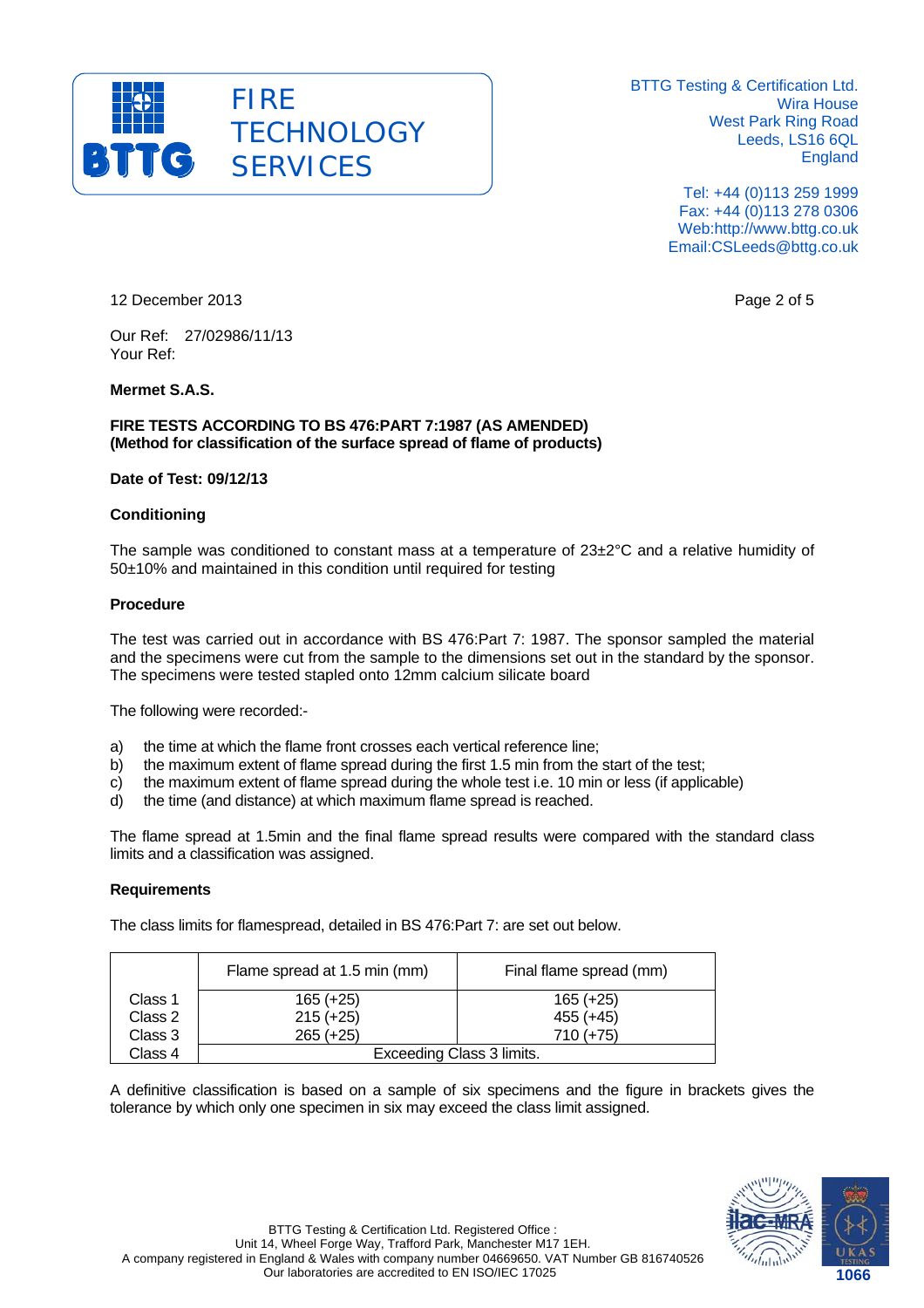

> Tel: +44 (0)113 259 1999 Fax: +44 (0)113 278 0306 Web:http://www.bttg.co.uk Email:CSLeeds@bttg.co.uk

12 December 2013 **Page 3 of 5** 

Our Ref: 27/02986/11/13 Your Ref:

## **Mermet S.A.S.**

#### **Results**

The test results relate only to the behaviour of the test specimens of the product under the particular conditions of test; they are not intended to be the sole criterion for assessing the potential fire hazard of the product in use.

| Time for flame<br>spread to reach (s)<br>(mm) |     |     | Flame spread<br>at 1.5 min<br>(mm) | Maximum<br>flame spread<br>(mm) | Time to reach<br>maximum flame<br>spread (s) |    |    |
|-----------------------------------------------|-----|-----|------------------------------------|---------------------------------|----------------------------------------------|----|----|
| 165                                           | 215 | 265 | 455                                | 710                             |                                              |    |    |
| --                                            |     |     |                                    |                                 | 60                                           | 60 | 60 |
| --                                            | --  |     |                                    |                                 | 60                                           | 60 | 60 |
| --                                            | --  |     |                                    |                                 | 60                                           | 60 | 60 |
| --                                            | --  |     |                                    |                                 | 60                                           | 60 | 60 |
|                                               |     |     |                                    |                                 | 60                                           | 60 | 60 |
|                                               |     |     |                                    |                                 | 60                                           | 60 | 60 |

The results indicate that the sample met the performance requirements of Class 1.

## **Observations**

--

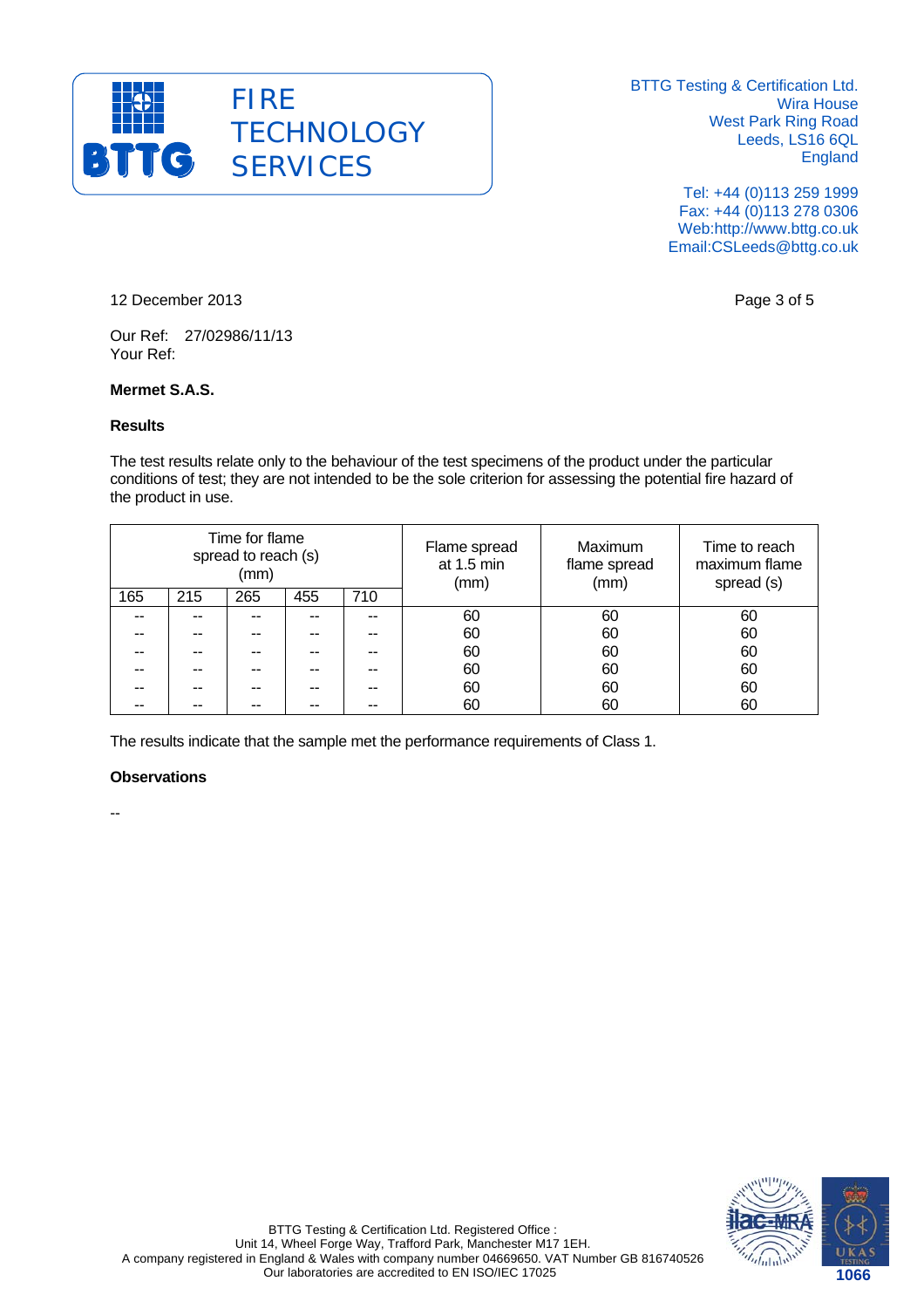

> Tel: +44 (0)113 259 1999 Fax: +44 (0)113 278 0306 Web:http://www.bttg.co.uk Email:CSLeeds@bttg.co.uk

12 December 2013 **Page 4 of 5** Page 4 of 5

Our Ref: 27/02986/11/13 Your Ref:

**Mermet S.A.S.** 

**FIRE TESTS ACCORDING TO BS 476-6:1989+A1:2009 Fire tests on building materials and structures. Method of test for fire propagation for products** 

**Date of Test: 11/12/13** 

#### **Test Method**

The test was carried out in accordance with BS 476-6:1989+A1:2009.

Prior to testing the sample the calibration of the equipment was determined to ensure compliance with the test limits set out in the standard.

The sponsor sampled the material and the specimens were cut from the sample received to the dimensions set out in the standard by the sponsor. The specimens were tested stapled onto 12mm calcium silicate board.

Temperatures of the flue gases were measured to the nearest degree centigrade at the time intervals and periods set out below, taking zero time as the moment of ignition of the gas supply. The temperature was measured by means of two thermocouples with their measuring junctions located in the cowl of the apparatus as required by the standard.

The relevant temperature-time intervals were observed for each individual specimen and the calibration board according to the ranges 0 to 3 minutes every 30 seconds, 4 to 10 minutes every 1 minute and 12 to 20 minutes every 2 minutes to give 3 time periods.

#### **Calculation of Results**

At each time interval the temperature of the calibration board was subtracted from that of the individual specimen temperature, this was then divided by ten multiplied by the time interval.

The sum of each individual value in each time period was then calculated to give an index of performance, s, for each specimen.

The fire propagation index of the product is calculated from the average of the individual s values for the total number of specimens in each time period.

Total  $I = i_1 + i_2 + i_3$ 

A definitive classification is based on a sample of at least three specimens.